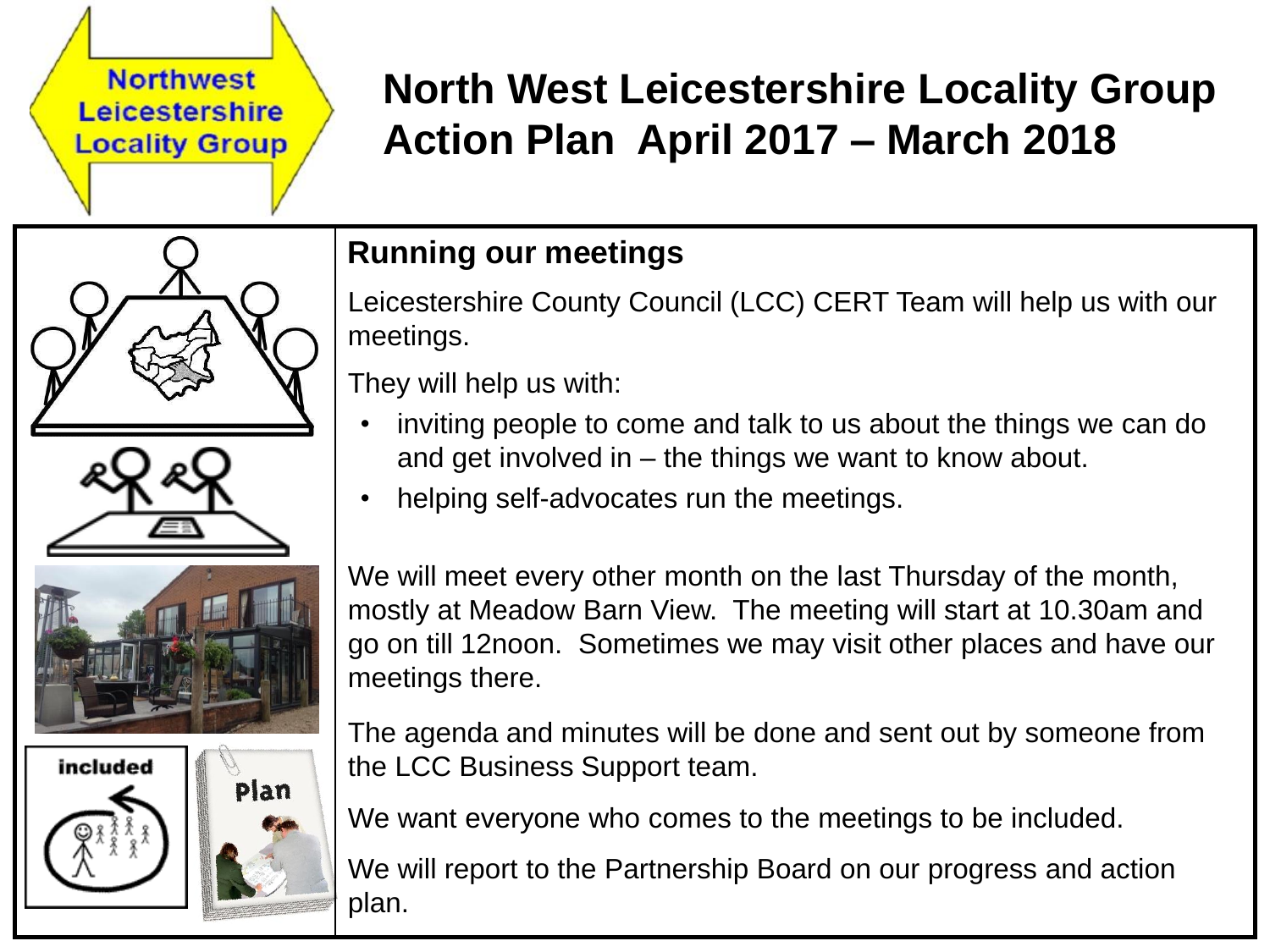



## **Sharing information about services, products, activities**

We will share the information we get from agencies, organisations, and from our meetings, in the best way for everyone.

We will share information and work with other disability support groups and those who support them, such as, carers and family members.

# **Sharing information about big plans and policies**

We want to make sure we know about all the things happening with national services like:-

- Leicestershire County Council
- North West Leicestershire District Council
- Emergency Services like the police, fire services and ambulance services.
- Voluntary Services
- National Health Service

We will ask them to share their plans with us and create good links so we know what is happening in this area.

We will ask them about groups they support and events they will be having so we can get involved.